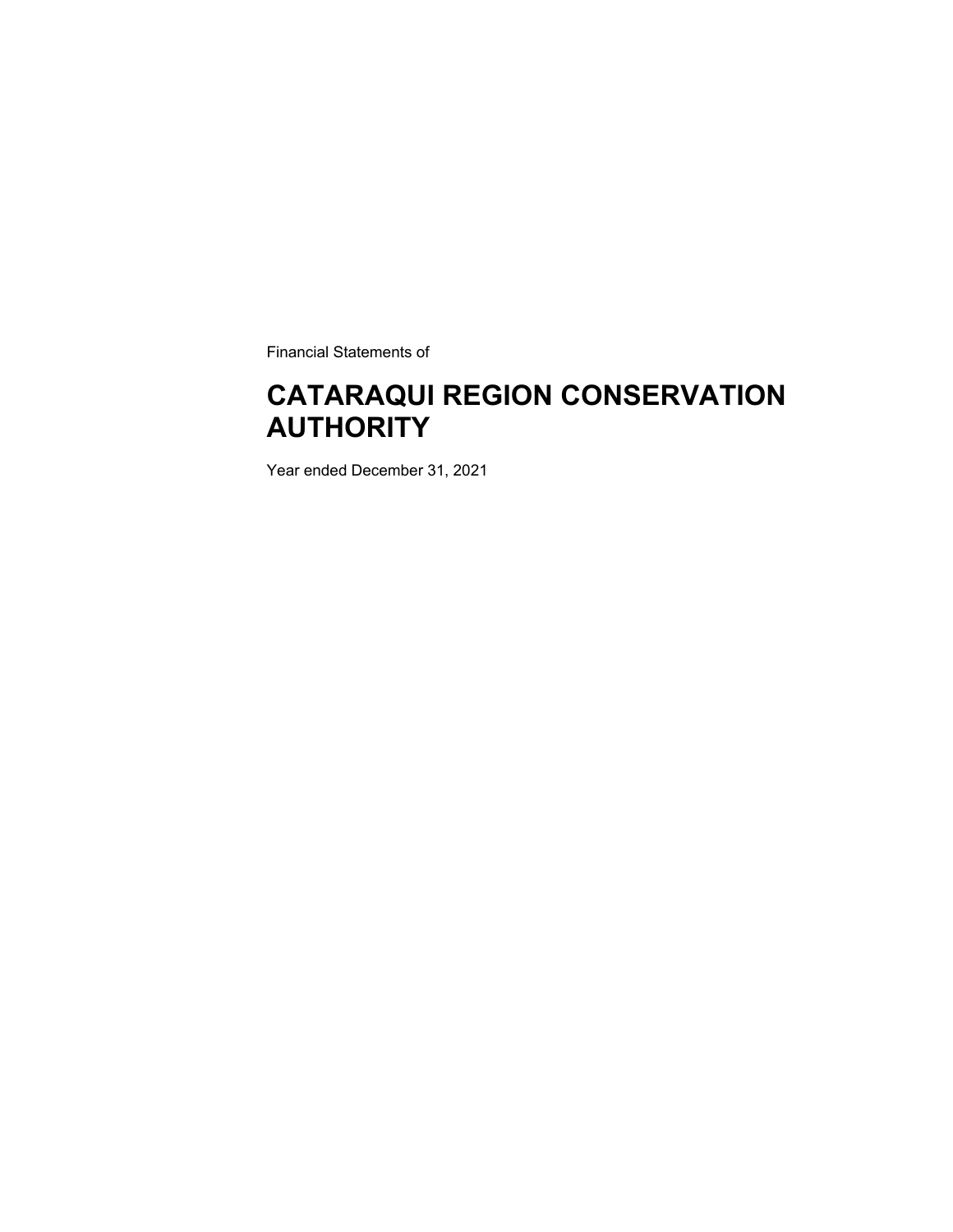Table of Contents

Year ended December 31, 2021

|                                                                 | Page     |
|-----------------------------------------------------------------|----------|
| <b>Management's Responsibility for the Financial Statements</b> |          |
| <b>Independent Auditors' Report</b>                             |          |
| <b>Financial Statements:</b>                                    |          |
| <b>Statement of Financial Position</b>                          |          |
| <b>Statement of Operations and Accumulated Surplus</b>          | 2        |
| Statement of Changes in Net Financial Assets                    | 3        |
| <b>Statement of Cash Flows</b>                                  | 4        |
| Notes to Financial Statements                                   | $5 - 14$ |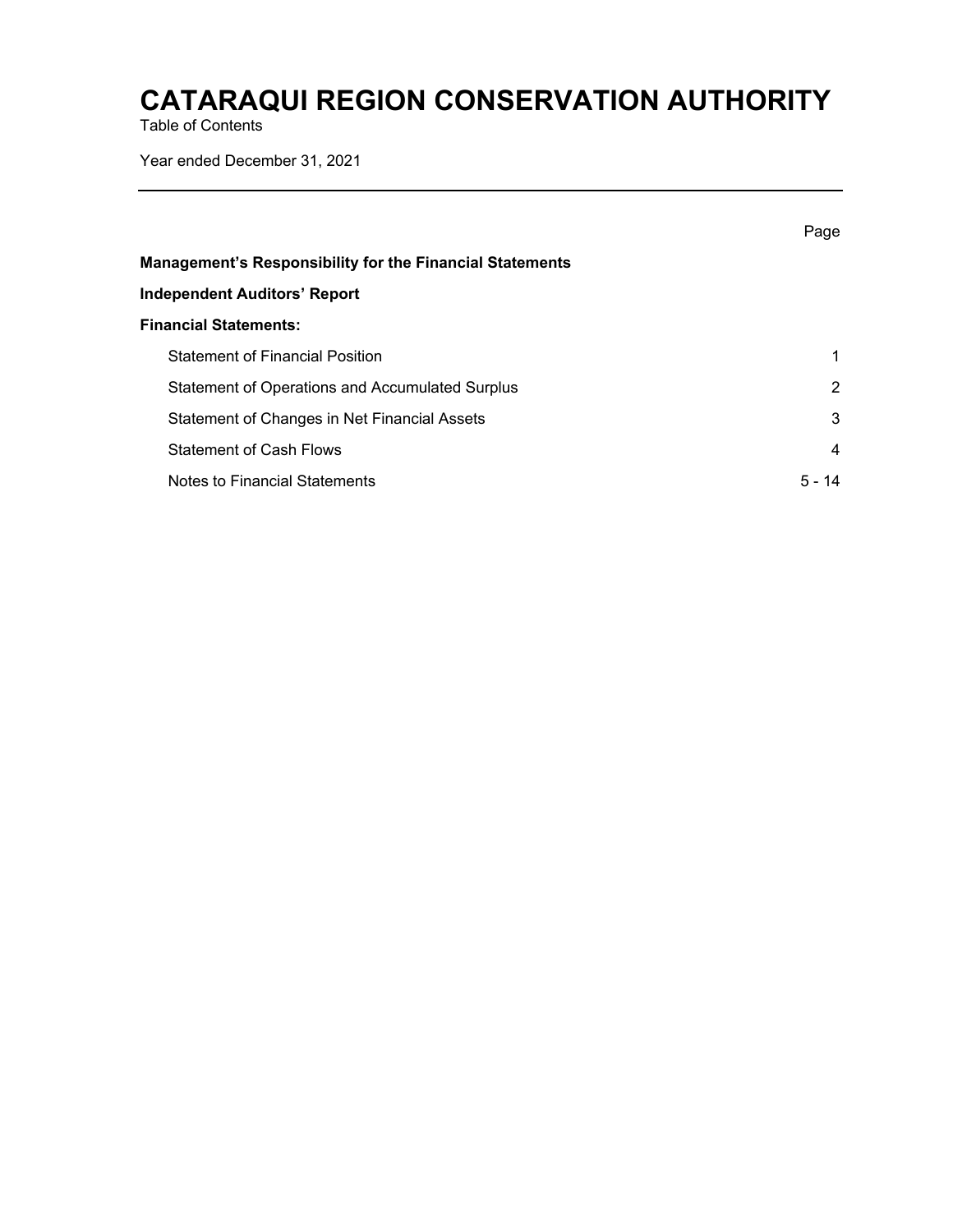#### Management's Responsibility for the Financial Statements

The accompanying financial statements of the Cataraqui Region Conservation Authority (the "Conservation Authority") are the responsibility of the Conservation Authority's management and have been prepared in accordance with Canadian public sector accounting standards. The significant accounting policies are described in summary in Note 1 to the financial statements. The preparation of financial statements necessarily involves the use of estimates based on management's judgment, particularly when transactions affecting the current accounting period cannot be finalized with certainty until future periods.

The Conservation Authority's management maintains a system of internal controls designed to provide reasonable assurance that assets are safeguarded, transactions are properly authorized and recorded in compliance with legislative and regulatory requirements, and reliable financial information is available on a timely basis for preparation of the financial statements. These systems are monitored and evaluated by management.

The Board of Directors meets with management and the external auditors to review the financial statements and discuss any significant financial reporting or internal control matters prior to their approval of the financial statements. The financial statements have been audited by KPMG LLP, independent external auditors appointed by the Board. The accompanying Independent Auditors' Report outlines their responsibilities, the scope of their examination and their opinion on the Conservation Authority's financial statements.

Katrina Furlanetto, MEnv.Sc. **General Manager** 

Cheryl Rider, CPA, CGA, Dipl. M.A. Supervisor, Finance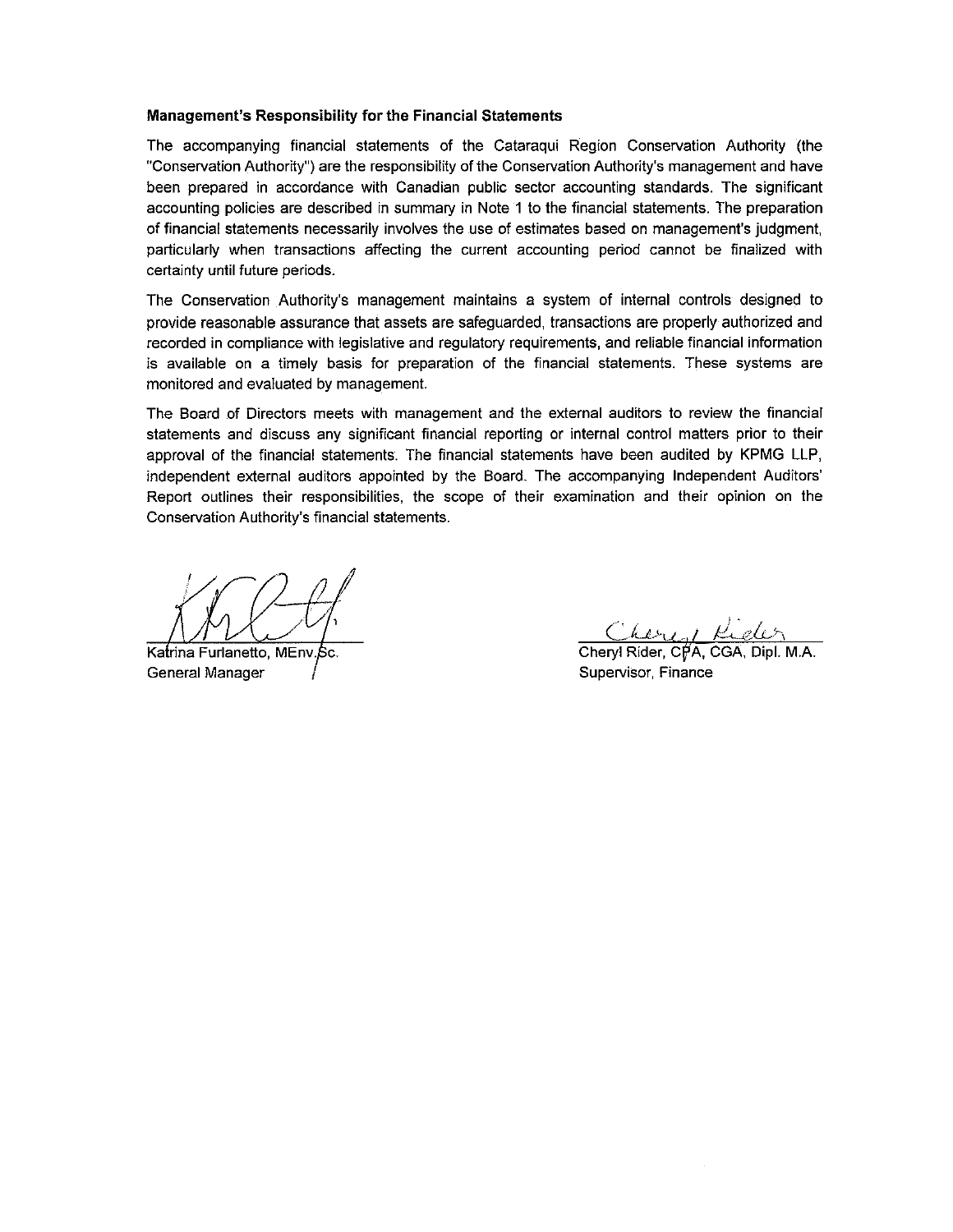

KPMG LLP 863 Princess Street, Suite 400 Kingston ON K7L 5N4 Canada Tel 613-549-1550 Fax 613-549-6349

### **INDEPENDENT AUDITORS' REPORT**

To the Board of Cataraqui Region Conservation Authority

### *Opinion*

We have audited the financial statements of Cataraqui Region Conservation Authority (the "Entity"), which comprise:

- the statement of financial position as at December 31, 2021
- the statement of operations and accumulated surplus for the year then ended
- the statement of changes in net financial assets for the year then ended
- the statement of cash flows for the year then ended
- and notes to the statements, including a summary of significant accounting policies

(Hereinafter referred to as the "financial statements").

In our opinion, the accompanying financial statements, present fairly, in all material respects, the financial position of the Entity as at December 31, 2021, and its results of operations, and its cash flows for the year then ended in accordance with Canadian public sector accounting standards.

### *Basis for Opinion*

We conducted our audit in accordance with Canadian generally accepted auditing standards. Our responsibilities under those standards are further described in the "*Auditors' Responsibilities for the Audit of the Financial Statements*" section of our auditors' report.

We are independent of the Entity in accordance with the ethical requirements that are relevant to our audit of the financial statements in Canada and we have fulfilled our other ethical responsibilities in accordance with these requirements.

We believe that the audit evidence we have obtained is sufficient and appropriate to provide a basis for our opinion.

### *Other Matter – Comparative Information*

The financial statements as at and for the year ended December 31, 2020 were audited by another auditor who expressed an unmodified opinion on those statements on April 28, 2021.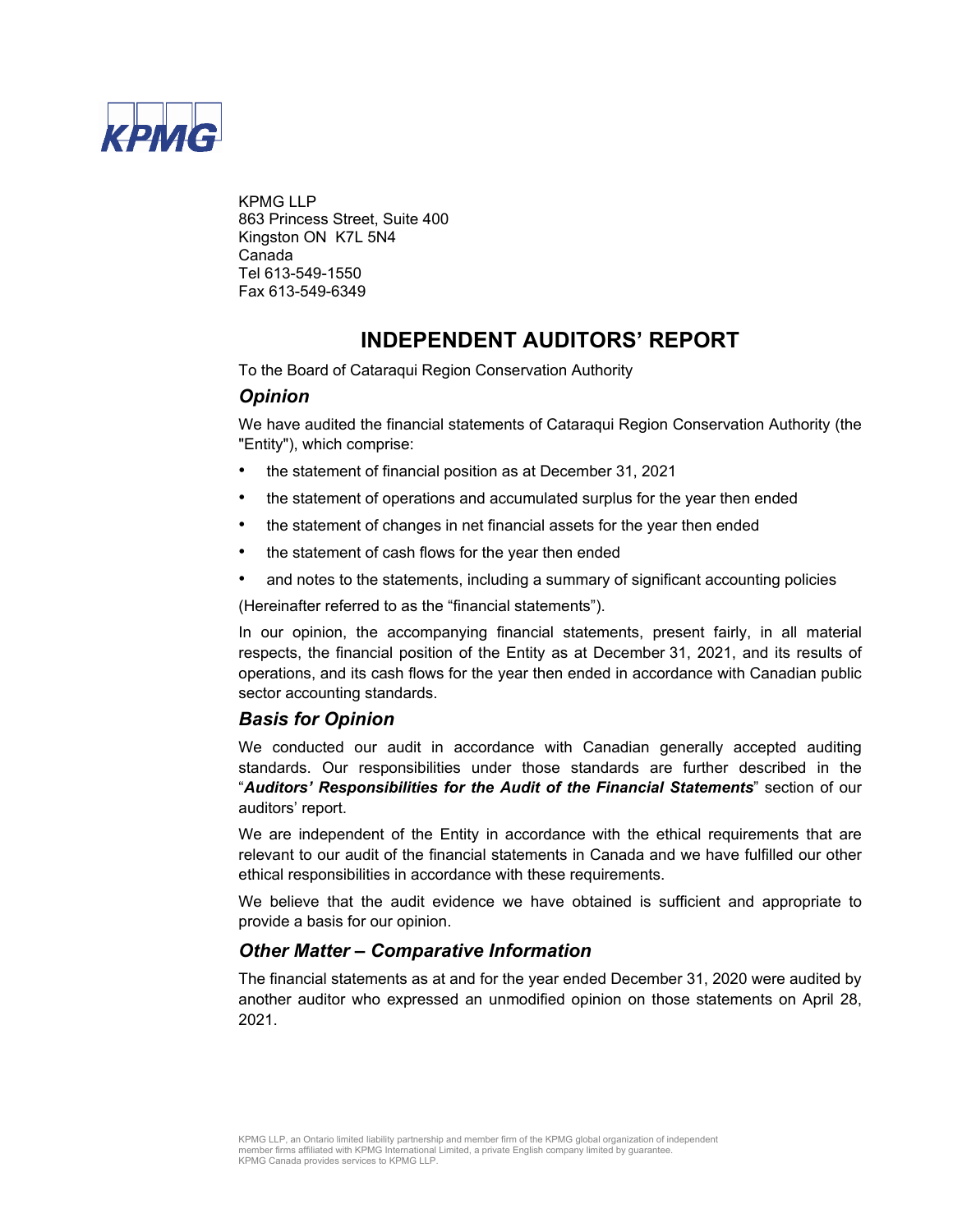

Page 2

### *Responsibilities of Management and Those Charged with Governance for the Financial Statements*

Management is responsible for the preparation and fair presentation of the financial statements in accordance with Canadian public sector accounting standards, and for such internal control as management determines is necessary to enable the preparation of financial statements that are free from material misstatement, whether due to fraud or error.

In preparing the financial statements, management is responsible for assessing the Entity's ability to continue as a going concern, disclosing as applicable, matters related to going concern and using the going concern basis of accounting unless management either intends to liquidate the Entity or to cease operations, or has no realistic alternative but to do so.

Those charged with governance are responsible for overseeing the Entity's financial reporting process.

### *Auditors' Responsibilities for the Audit of the Financial Statements*

Our objectives are to obtain reasonable assurance about whether the financial statements as a whole are free from material misstatement, whether due to fraud or error, and to issue an auditors' report that includes our opinion.

Reasonable assurance is a high level of assurance, but is not a guarantee that an audit conducted in accordance with Canadian generally accepted auditing standards will always detect a material misstatement when it exists.

Misstatements can arise from fraud or error and are considered material if, individually or in the aggregate, they could reasonably be expected to influence the economic decisions of users taken on the basis of the financial statements.

As part of an audit in accordance with Canadian generally accepted auditing standards, we exercise professional judgment and maintain professional skepticism throughout the audit.

We also:

• Identify and assess the risks of material misstatement of the financial statements, whether due to fraud or error, design and perform audit procedures responsive to those risks, and obtain audit evidence that is sufficient and appropriate to provide a basis for our opinion.

The risk of not detecting a material misstatement resulting from fraud is higher than for one resulting from error, as fraud may involve collusion, forgery, intentional omissions, misrepresentations, or the override of internal control.

• Obtain an understanding of internal control relevant to the audit in order to design audit procedures that are appropriate in the circumstances, but not for the purpose of expressing an opinion on the effectiveness of the Entity's internal control.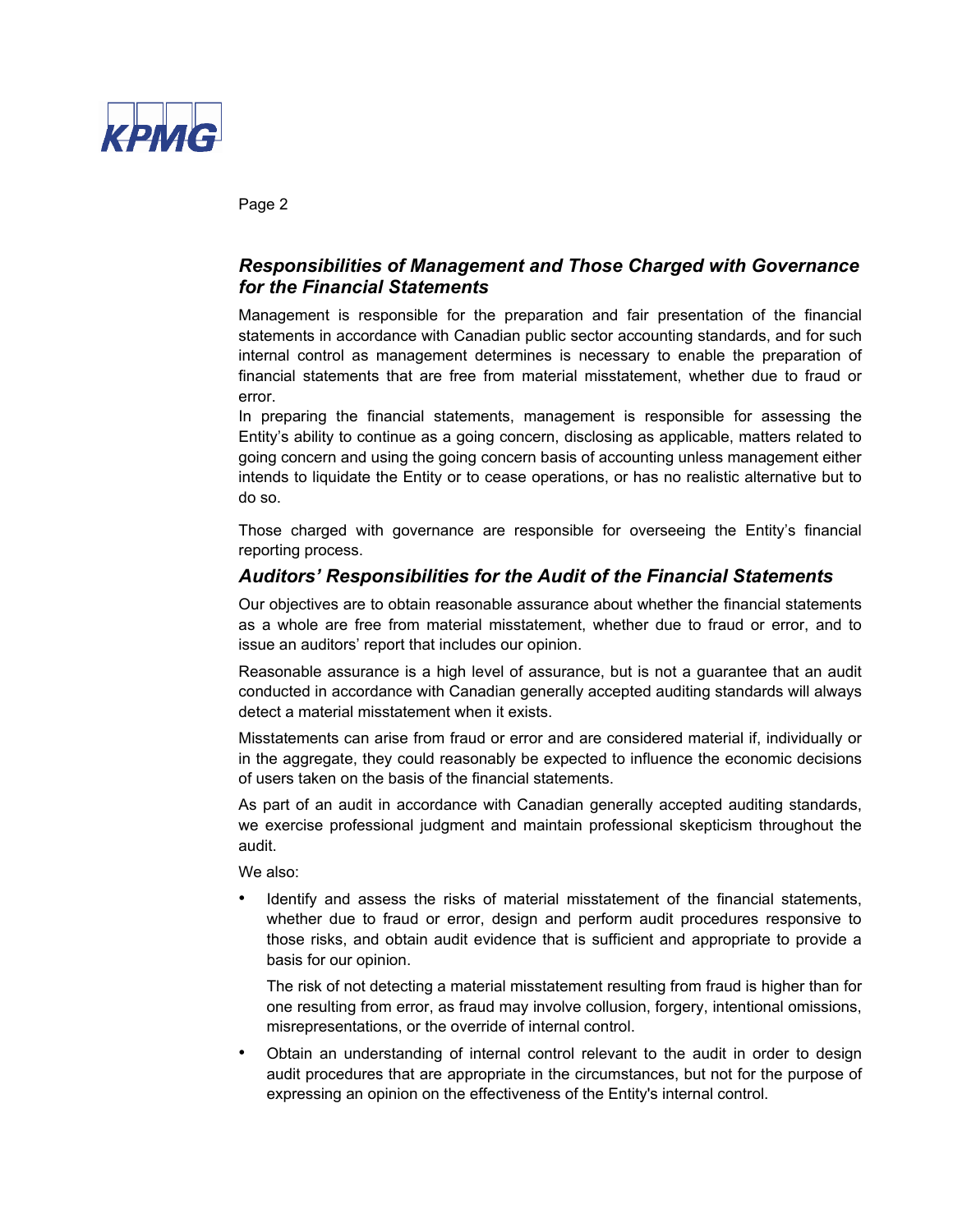

Page 3

- Evaluate the appropriateness of accounting policies used and the reasonableness of accounting estimates and related disclosures made by management. Conclude on the appropriateness of management's use of the going concern basis of accounting and, based on the audit evidence obtained, whether a material uncertainty exists related to events or conditions that may cast significant doubt on the Entity's ability to continue as a going concern. If we conclude that a material uncertainty exists, we are required to draw attention in our auditors' report to the related disclosures in the financial statements or, if such disclosures are inadequate, to modify our opinion. Our conclusions are based on the audit evidence obtained up to the date of our auditors' report. However, future events or conditions may cause the Entity to cease to continue as a going concern.
- Evaluate the overall presentation, structure and content of the financial statements, including the disclosures, and whether the financial statements represent the underlying transactions and events in a manner that achieves fair presentation.
- Communicate with those charged with governance regarding, among other matters, the planned scope and timing of the audit and significant audit findings, including any significant deficiencies in internal control that we identify during our audit.

 $kPMS$  11P

Chartered Professional Accountants, Licensed Public Accountants Kingston, Canada March 23, 2022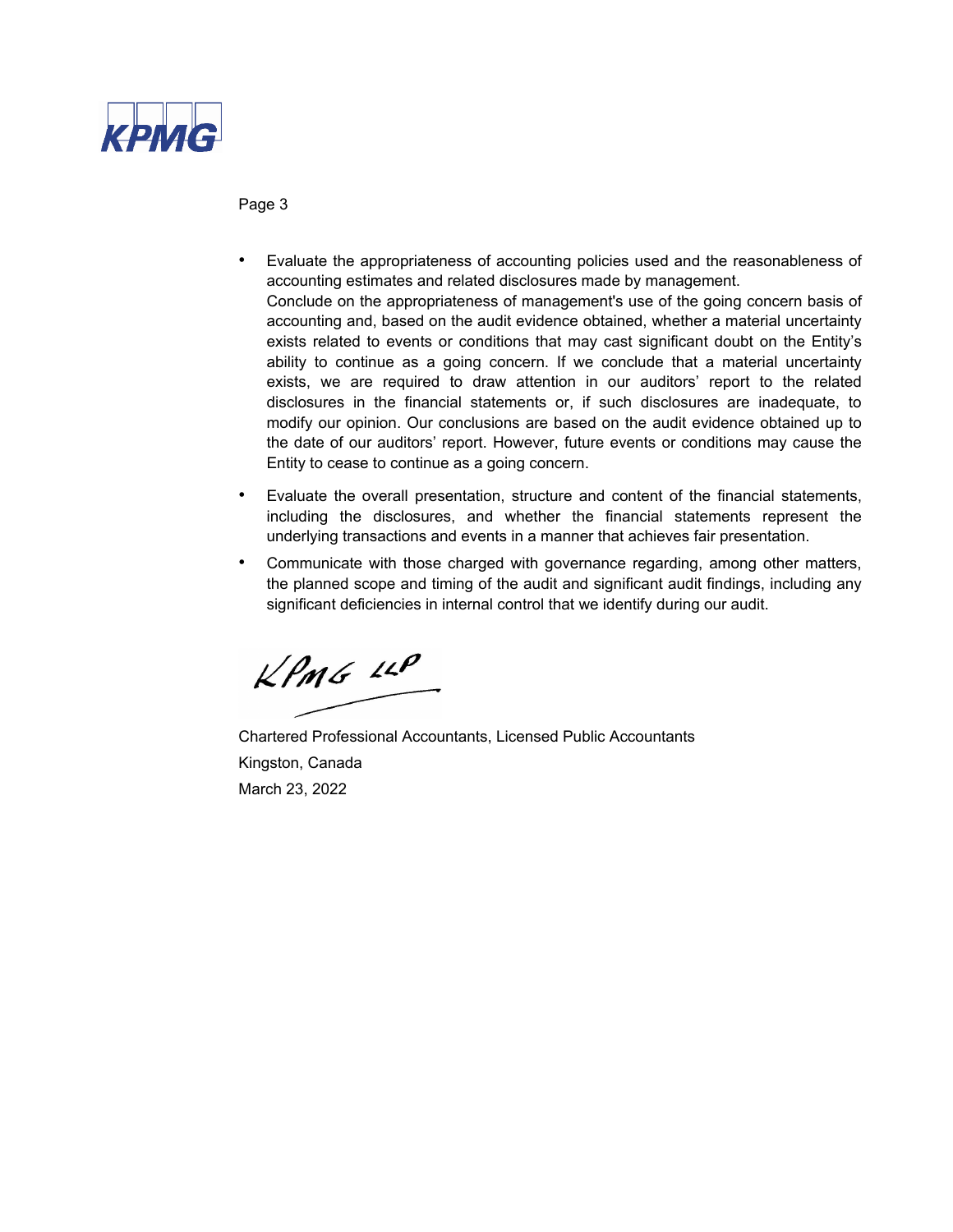Statement of Financial Position

December 31, 2021, with comparative information for 2020

|                                          | 2021             | 2020             |
|------------------------------------------|------------------|------------------|
| <b>Assets</b>                            |                  |                  |
| Financial assets:                        |                  |                  |
| Cash                                     | \$<br>4,021,538  | \$<br>3,499,868  |
| Cash held for Source Water Protection    | 45,670           | 30,390           |
| Accounts receivable                      | 195,446          | 72,134           |
| Harmonized sales tax receivable          | 29,357           | 14,386           |
|                                          | 4,292,011        | 3,616,778        |
| Financial liabilities:                   |                  |                  |
| Accounts payable and accrued liabilities | 204.872          | 80,328           |
| Deferred revenue - other                 | 48,055           | 29,664           |
| Deferred revenue (note 11)               | 932,046          | 941,414          |
| Termination and vacation pay             | 61,015           | 76,936           |
| <b>Total liabilities</b>                 | 1,245,988        | 1,128,342        |
| Net financial assets                     | 3,046,023        | 2,488,436        |
| Non-financial assets:                    |                  |                  |
| Prepaid expenses                         | 6,149            | 2,704            |
| Tangible capital assets (note 2)         | 10,989,597       | 11,017,922       |
|                                          | 10,995,746       | 11,020,626       |
| Commitments (note 13)                    |                  |                  |
| Accumulated surplus (note 10)            | 14,041,769<br>\$ | 13,509,062<br>\$ |

The accompanying notes are an integral part of these financial statements.

On behalf of the Board:

Pull Mlg. Chairperson

Chairperson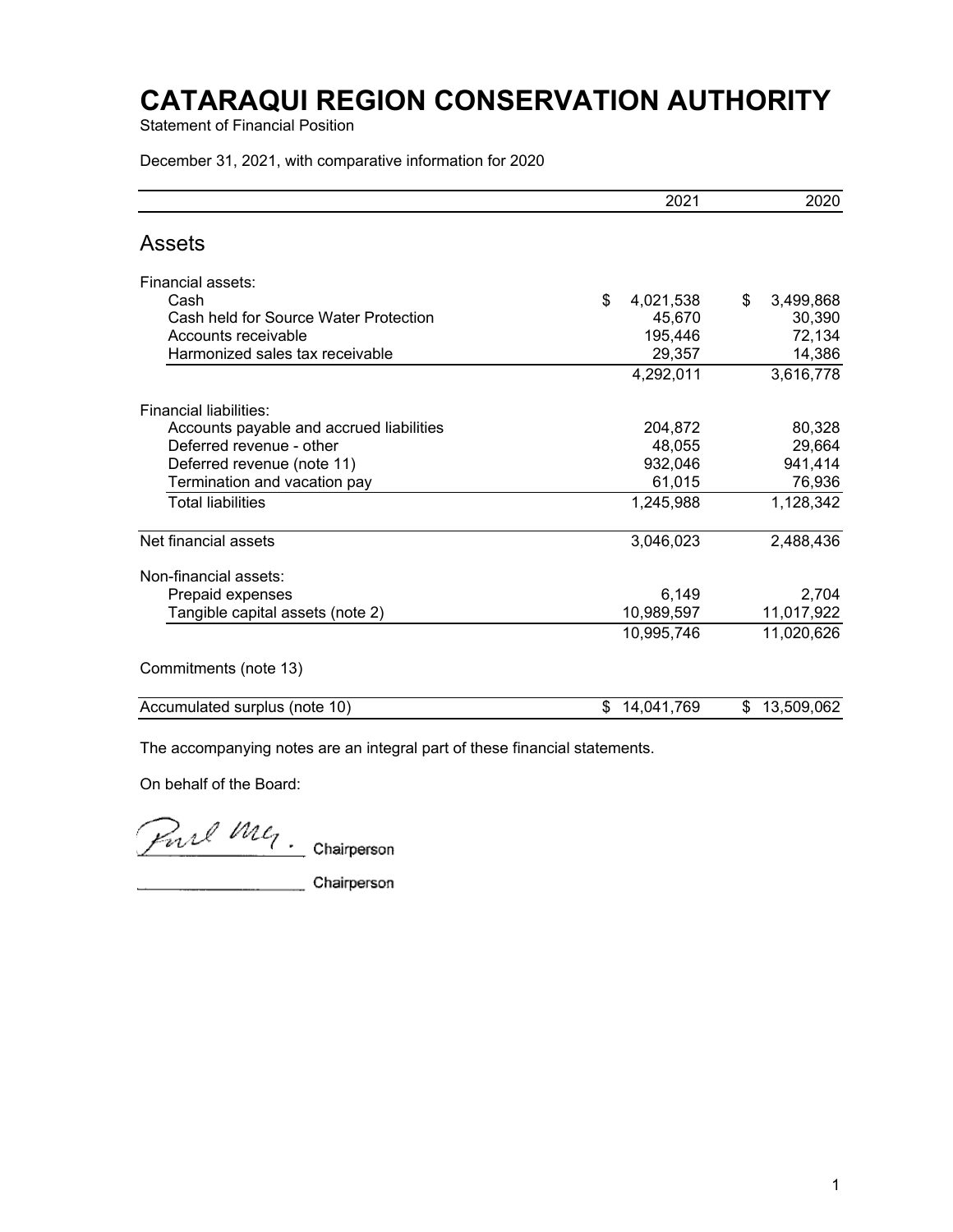Statement of Operations and Accumulated Surplus

Year ended December 31, 2021, with comparative information for 2020

|                                            | <b>Budget</b><br>2021   | Actual<br>2021   | Actual<br>2020   |
|--------------------------------------------|-------------------------|------------------|------------------|
|                                            | (unaudited -<br>note 8) |                  |                  |
| Revenue:                                   |                         |                  |                  |
| Municipal grants                           | \$<br>2,671,744         | \$<br>2,671,744  | \$<br>2,602,359  |
| Authority generated (note 3)               | 2,194,258               | 1,642,966        | 1,259,954        |
| Government transfers:                      |                         |                  |                  |
| Federal                                    |                         | 11,295           | 25,000           |
| Provincial (note 12)                       | 208,701                 | 224,837          | 221,867          |
| Projects                                   |                         |                  | 10,000           |
| <b>Total revenue</b>                       | 5,074,703               | 4,550,842        | 4,119,180        |
| Expenses (note 4):                         |                         |                  |                  |
| Corporate services                         | 1,406,400               | 857,583          | 852,569          |
| Watershed planning and engineering         | 925,685                 | 699,550          | 730,666          |
| Conservation areas                         | 542,420                 | 451,254          | 413,497          |
| Amortization                               |                         | 498,670          | 487,545          |
| <b>Conservation lands</b>                  | 911,910                 | 593,602          | 481,526          |
| Watershed science                          | 319,850                 | 263,893          | 213,844          |
| Corporate financing                        | 201,883                 | 269,311          | 348,738          |
| <b>Facilities</b>                          | 206,500                 | 123,218          | 113,922          |
| Change in termination and vacation pay     |                         | (15, 921)        | (157, 419)       |
| Projects                                   |                         | 95,578           | 198,196          |
| General manager's office                   | 324,600                 | 272,512          | 268,530          |
| Fleet                                      | 132,125                 | 68,351           | 71,405           |
| Water control structures                   | 90,955                  | 42,290           | 34,267           |
| Full authority board and executive         | 12,375                  | 8,244            | 9,215            |
| <b>Total expenses</b>                      | 5,074,703               | 4,228,135        | 4,066,501        |
| Annual operating surplus                   |                         | 322,707          | 52,679           |
| Revenue related to capital:                |                         |                  |                  |
| Government transfers - Federal             |                         | 100,000          |                  |
| Donation                                   |                         | 110,000          |                  |
| Gain on disposal of assets                 |                         |                  | 49,349           |
| Total revenue related to capital           |                         | 210,000          | 49,349           |
| Annual surplus                             |                         | 532,707          | 102,028          |
| Accumulated surplus, beginning of year     |                         | 13,509,062       | 13,407,034       |
| Accumulated surplus, end of year (note 10) | \$                      | \$<br>14,041,769 | \$<br>13,509,062 |

The accompanying notes are an integral part of these financial statements.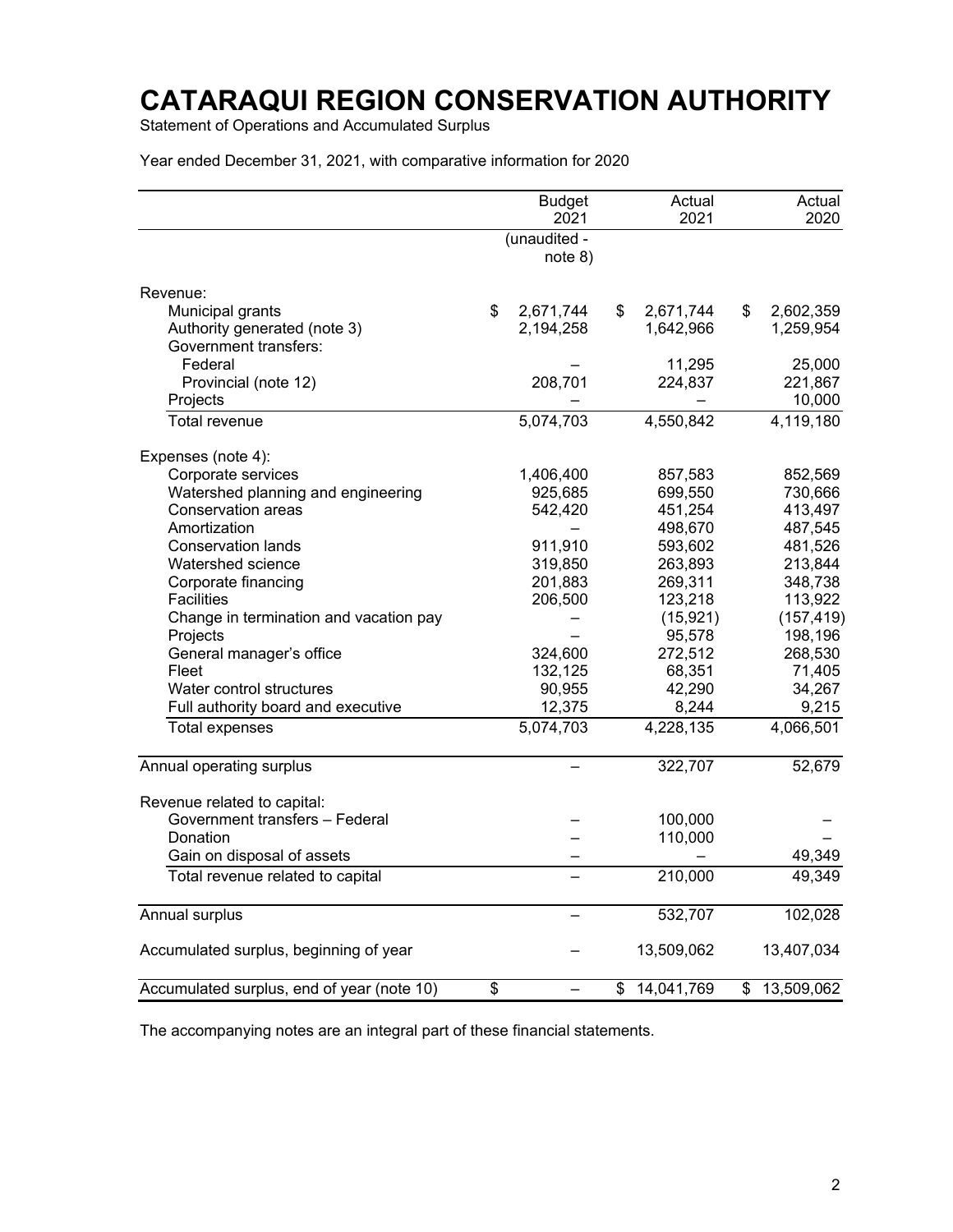Statement of Changes in Net Financial Assets

Year ended December 31, 2021, with comparative information for 2020 (In thousands of dollars)

|                                                                                                                                                                                                        | <b>Budget</b><br>Actual |                                 |    |                                             | Actual                                                           |  |  |
|--------------------------------------------------------------------------------------------------------------------------------------------------------------------------------------------------------|-------------------------|---------------------------------|----|---------------------------------------------|------------------------------------------------------------------|--|--|
|                                                                                                                                                                                                        |                         | 2021<br>(unaudited -<br>note 8) |    | 2021                                        | 2020                                                             |  |  |
| Annual surplus                                                                                                                                                                                         | \$                      |                                 | \$ | 532,707                                     | \$<br>102,028                                                    |  |  |
| Purchase of tangible capital assets<br>Gain on sale of tangible capital assets<br>Proceeds on sale of tangible capital assets<br>Amortization of tangible capital assets<br>Change in prepaid expenses |                         |                                 |    | (470, 345)<br>498,670<br>(3, 445)<br>24,880 | (207,176)<br>(49, 349)<br>69,705<br>487,545<br>14,185<br>314,910 |  |  |
| Increase in net financial assets                                                                                                                                                                       |                         |                                 |    | 557,587                                     | 416,938                                                          |  |  |
| Net financial assets, beginning of year                                                                                                                                                                |                         |                                 |    | 2,488,436                                   | 2,071,498                                                        |  |  |
| Net financial assets, end of year                                                                                                                                                                      | \$                      |                                 | \$ | 3,046,023                                   | \$<br>2,488,436                                                  |  |  |

The accompanying notes are an integral part of these financial statements.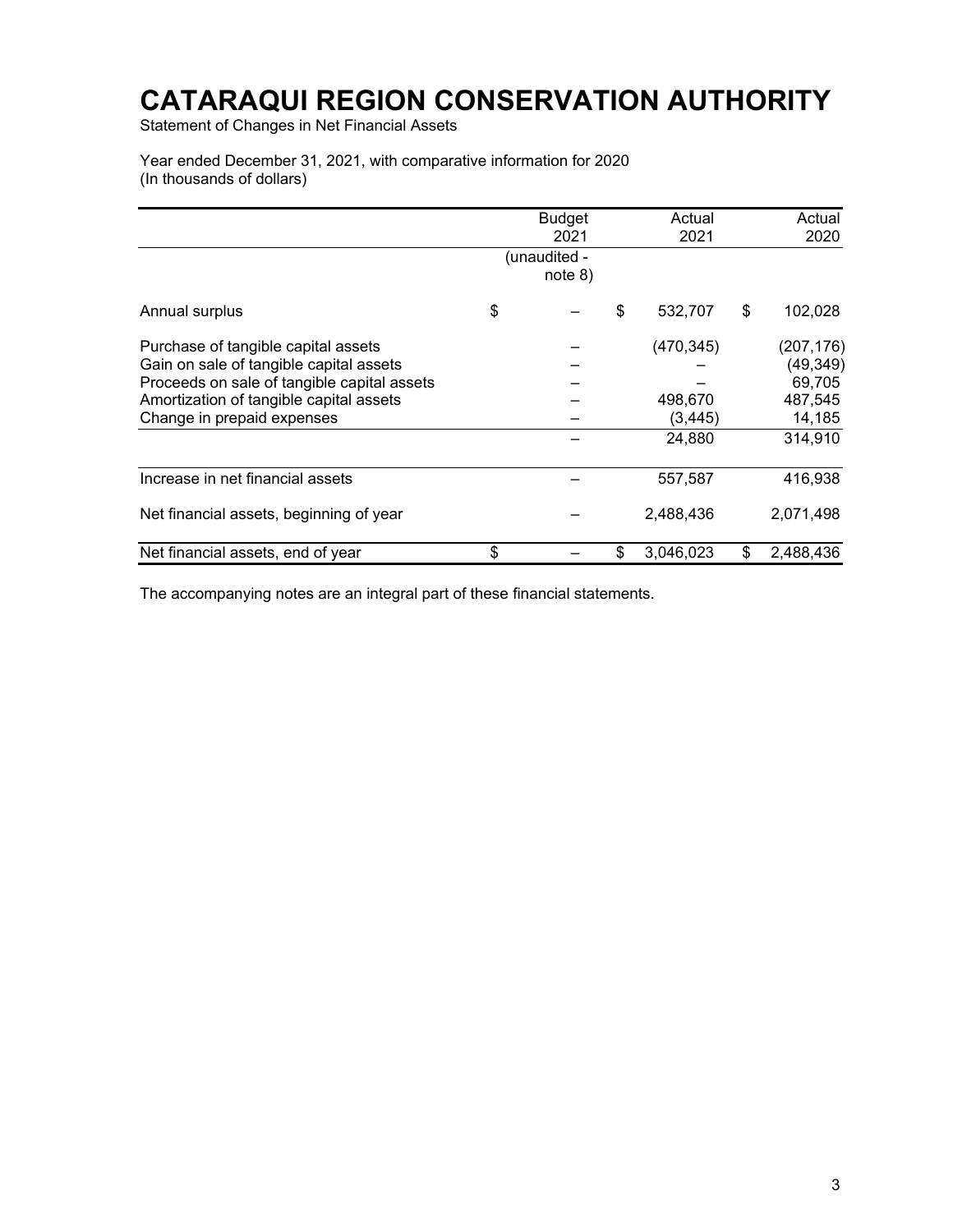Statement of Cash Flows

Year ended December 31, 2021, with comparative information for 2020

|                                              | 2021            | 2020            |  |
|----------------------------------------------|-----------------|-----------------|--|
| Cash provided by (used for):                 |                 |                 |  |
| Operating activities:                        |                 |                 |  |
| Annual surplus                               | \$<br>532,707   | \$<br>102,028   |  |
| Items not involving cash:                    |                 |                 |  |
| Amortization of tangible capital assets      | 498,670         | 487,545         |  |
| Gain on sale of tangible capital assets      |                 | (49, 349)       |  |
| Changes to financial assets and liabilities: |                 |                 |  |
| Claims and other amounts recoverable         | (138, 283)      | 11,489          |  |
| Prepaid expenses                             | (3, 445)        | 14,185          |  |
| Accounts payable and accrued liabilities     | 124,544         | 8,434           |  |
| Deferred revenue - other                     | 18,391          | (20, 367)       |  |
| Deferred revenue - obligatory reserve        | (9,368)         | 112,864         |  |
| Termination and vacation pay                 | (15, 921)       | (157, 419)      |  |
|                                              | 1,007,295       | 509,410         |  |
| Capital activities:                          |                 |                 |  |
| Purchase of tangible capital assets          | (470, 345)      | (207, 176)      |  |
| Proceeds on sale of tangible capital assets  |                 | 69,705          |  |
|                                              | (470, 345)      | (137, 471)      |  |
| Increase in cash during the year             | 536,950         | 371,939         |  |
| Cash, beginning of year                      | 3,530,258       | 3,158,319       |  |
|                                              |                 |                 |  |
| Cash, end of year                            | \$<br>4,067,208 | \$<br>3,530,258 |  |
| Represented by:                              |                 |                 |  |
| General                                      | \$<br>4,021,538 | \$<br>3,499,868 |  |
| <b>Source Water Protection</b>               | 45,670          | 30,390          |  |
|                                              | \$<br>4,067,208 | \$<br>3,530,258 |  |

The accompanying notes are an integral part of these financial statements.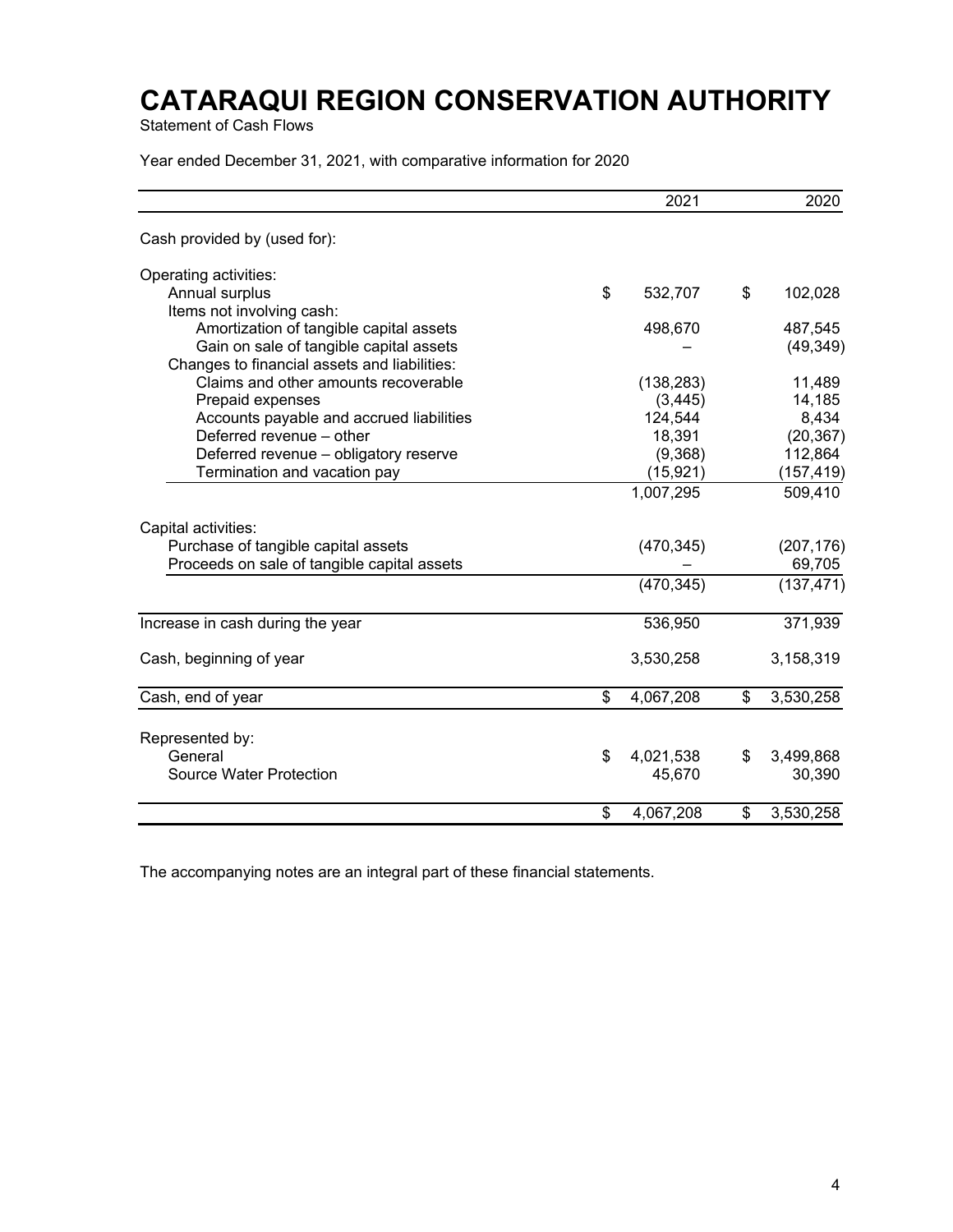Notes to Financial Statements

Year ended December 31, 2021

Cataraqui Region Conservation Authority (the "Conservation Authority") was established under the Conservation Authorities Act of Ontario. The objectives of the Conservation Authority as stated in Section 20(1) of the Conservation Authorities Act R.S.O. 1990 are "to provide, in the area over which it has jurisdiction, programs and services designed to further the conservation, restoration, development and management of natural resources, other than gas, oil, coal and minerals". The Conservation Authority is a registered charity within the meaning of the Income Tax Act (Canada) and is exempt from income taxes.

### **1. Significant accounting policies:**

The financial statements of the Conservation Authority are prepared by management in accordance with generally accepted accounting principles for organizations operating in the local government sector as recommended by the Public Sector Accounting Board of the Chartered Professional Accountants of Canada. Significant aspects of the accounting policies adopted by the Conservation Authority are as follows:

(a) Basis of accounting:

The financial statements of the Conservation Authority have been prepared on the accrual basis of accounting, whereby revenues and expenses are reflected in the accounts in the year in which they have been earned or incurred respectively. The financial statements do not include the activities of the Cataraqui Conservation Foundation, a related incorporated registered charity.

(b) Non-financial assets:

Non-financial assets are not available to discharge existing liabilities and are held for use in the provision of services. They have useful lives extending beyond the current year and are not intended for sale in the ordinary course of operations.

(i) Tangible capital assets:

Tangible capital assets are recorded at cost, which includes all amounts that are directly attributable to acquisition, construction, development and betterment of the asset. The cost, less residual value, of the tangible capital assets are amortized on a straight-line basis over their estimated useful lives as follows:

| Asset                                 | Useful Life - Years |
|---------------------------------------|---------------------|
|                                       |                     |
| Land improvements                     | 30 years            |
| <b>Buildings</b>                      | 40 years            |
| Bridges, dams and docks               | 10 to 40 years      |
| Vehicles and machinery                | 10 to 15 years      |
| Monitoring and recreational equipment | 8 years             |
| Furniture and fixtures                | 10 years            |
| Information technology                | 5 years             |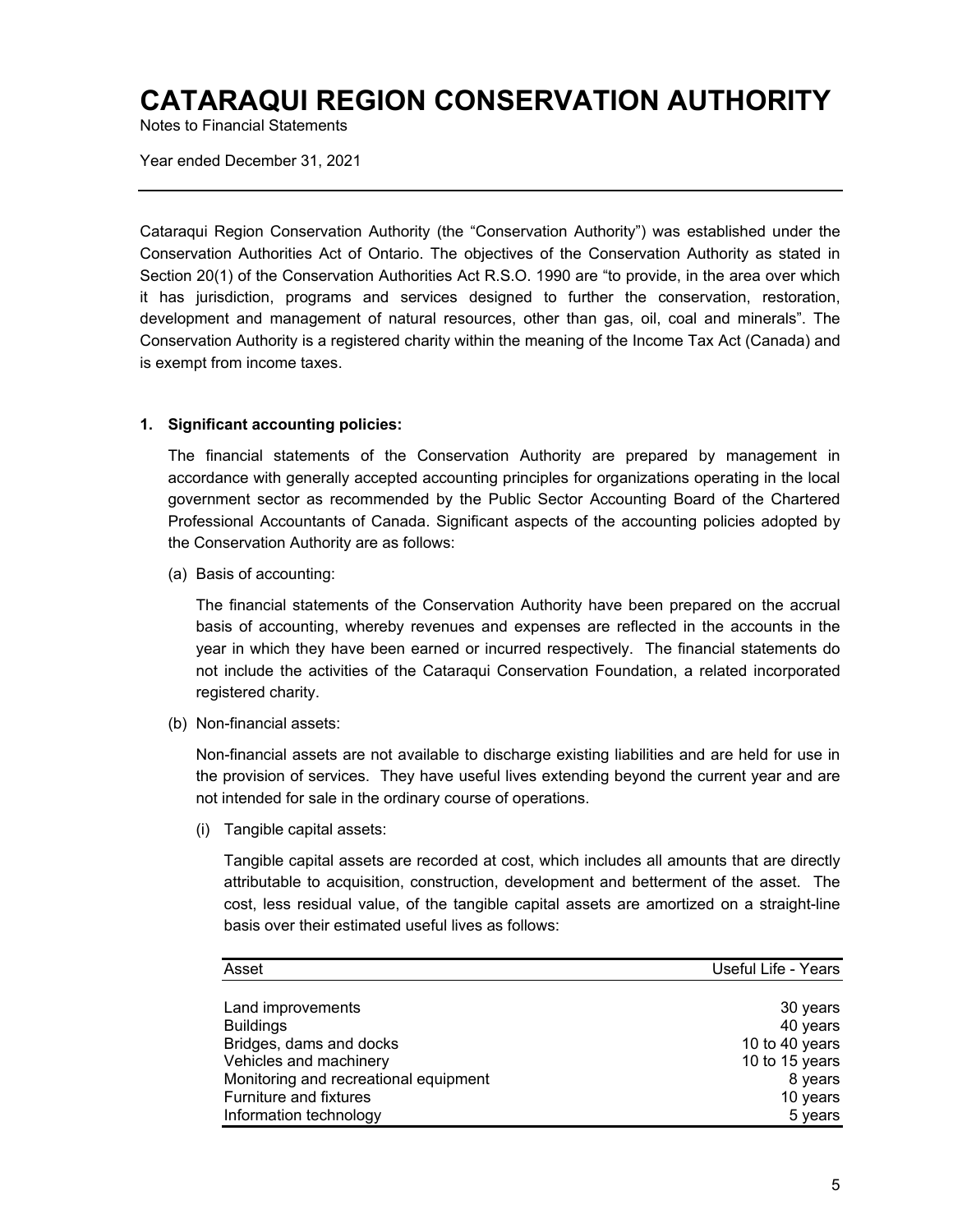Notes to Financial Statements (continued)

Year ended December 31, 2021

#### **1. Significant accounting policies (continued):**

- (b) Non-financial assets (continued):
	- (i) Tangible capital assets (continued):

Annual amortization is charged in the first year after acquisition and in the year of disposal. Assets under construction are not amortized until the asset is available for productive use, at which time the costs are transferred to the appropriate asset category.

(ii) Contributions of tangible capital assets:

Tangible capital assets received as contributions are recorded at their fair value at the date of receipt and also are recorded as revenue. Similarly, transfers of assets to third parties are recorded as an expense equal to the net book value of the assets as of the date of transfer.

(iii) Impairment:

When conditions indicate that a tangible capital asset no longer contributes to the Conservation Authority's ability to provide services or the value of the future economic benefits associated with the tangible capital asset are less than its net book value, and the decline is expected to be permanent, the cost and accumulated amortization of the asset are reduced to reflect the revised estimate of the value of the asset's remaining service potential. The resulting net adjustment is reported as an expense on the Statement of Operations and Accumulated Surplus.

(c) Revenue recognition:

Government transfers and municipal grants and funding for projects are recognized as revenue when the transfer is authorized, any eligible criteria has been met and the amount can be reasonably estimated. Authority generated funds, generally consisting of user fees, are recognized in the period in which the services are performed. Other restricted contributions received in advance of the related expenditure are deferred until the related expenditure is incurred.

(d) Deferred revenue:

The Conservation Authority receives contributions pursuant to legislation, regulations or agreement that may only be used for certain programs or in the completion of specific work. In addition, certain user charges and fees are collected for which the related services have yet to be performed.

(e) Reserves:

The Conservation Authority receives restricted contributions under the authority of provincial legislation and Municipal by-laws. These funds by their nature are restricted in their use, and until applied to applicable expenses, are recorded as deferred revenue. Amounts applied to qualifying costs are recorded as revenue in the fiscal period that they are expended.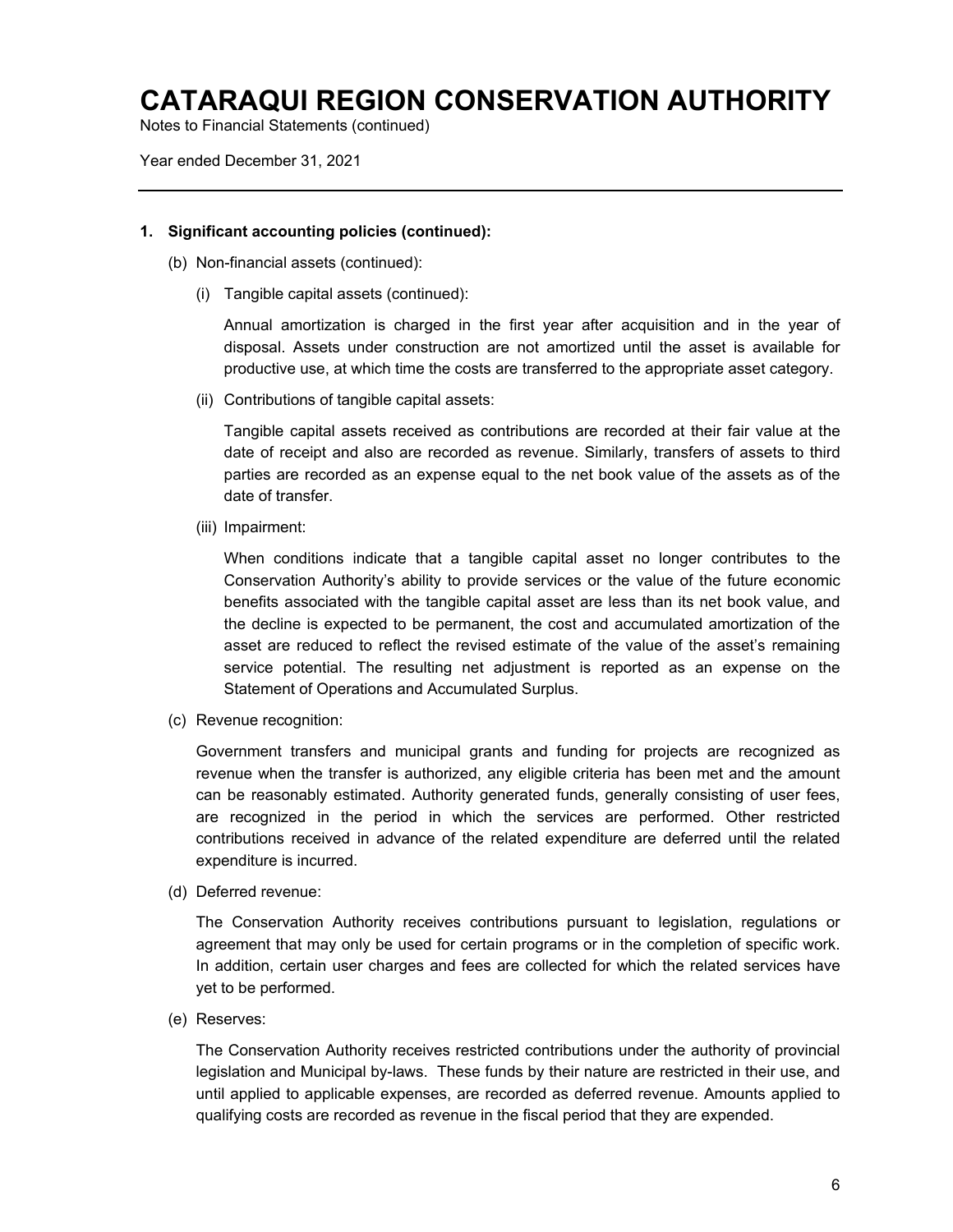Notes to Financial Statements (continued)

Year ended December 31, 2021

#### **1. Significant accounting policies (continued):**

(f) Amount to be funded in future years:

The unfunded liability for vacation pay and termination benefits amounting to \$61,015 (2020 - \$76,936) has been reported as a liability and the offsetting unfunded amount as an amount to be funded in future years, a component of accumulated surplus.

(g) Retirement benefits and other employee benefit plans:

The Conservation Authority is an employer member of the Ontario Municipal Employees Retirement System (OMERS), which is a multi-employer, defined benefit pension plan. The Board of Trustees, representing plan members and employers, is responsible for overseeing the management of the pension plan, including investment of assets and administration of the benefits. The Conservation Authority has adopted defined contribution plan accounting principles for this Plan because insufficient information is available to apply defined benefit plan accounting principles. The Conservation Authority records as an expense the amount paid to OMERS during the year.

(h) Liability for contaminated sites:

A contaminated site is a site at which substances occur in concentrations that exceed the maximum acceptable amounts under an environmental standard. Sites that are currently in productive use are only considered a contaminated site if an unexpected event results in contamination. A liability for remediation of contaminated sites is recognized when the Conservation Authority is directly responsible or accepts responsibility; it is expected that future economic benefits will be given up; and a reasonable estimate of the amount can be made. The liability incudes all costs directly attributable to remediation activities including post remediation operations, maintenance and monitoring. The liability is recorded net of any expected recoveries.

(i) Government transfers:

Government transfers are recognized as revenue or expenditures in the year that the events giving rise to the transfer occurred, provided the transfer is authorized, eligibility criteria, if any, have been met by the recipient, and a reasonable estimate of the amount can be made.

(j) Use of estimates:

The preparation of financial statements requires management to make estimates and assumptions that affect the reported amounts of assets and liabilities and disclosure of contingent assets and liabilities at the date of the financial statements and the reported amounts of revenue and expenses during the period. Actual results could differ from those estimates.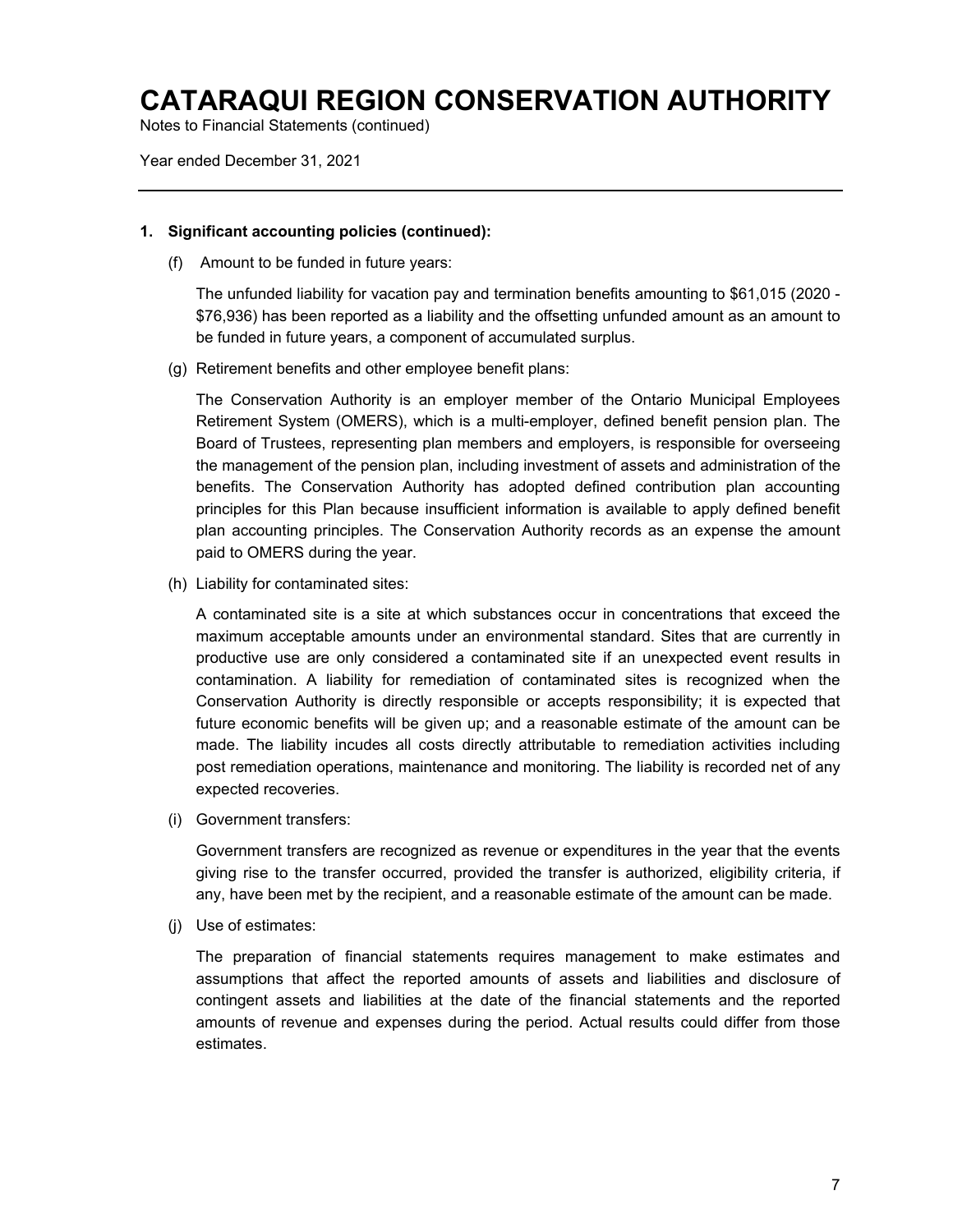Notes to Financial Statements (continued)

Year ended December 31, 2021

### **2. Tangible capital assets:**

| Cost                                  | Balance at<br>December 31,<br>2020 |      | <b>Transfers</b><br>and<br>additions | Transfers.<br>disposals and<br>adjustments | Balance at<br>December 31.<br>2021 |
|---------------------------------------|------------------------------------|------|--------------------------------------|--------------------------------------------|------------------------------------|
|                                       |                                    |      |                                      |                                            |                                    |
| Land                                  | \$<br>7.266.144                    | - \$ |                                      | \$                                         | \$<br>7.266.144                    |
| Land improvements                     | 11,376,896                         |      | 259.405                              |                                            | 11,636,301                         |
| <b>Buildings</b>                      | 1.493.651                          |      | 7.867                                |                                            | 1,501,518                          |
| Bridges, dams and docks               | 2,269,588                          |      | 92,657                               |                                            | 2,362,245                          |
| Vehicles and machinery                | 657.726                            |      |                                      |                                            | 657,726                            |
| Monitoring and recreational equipment | 244.230                            |      |                                      |                                            | 244.230                            |
| Furniture and fixtures                | 601,412                            |      | 48.574                               |                                            | 649,986                            |
| Information technology                | 300.119                            |      | 17.044                               |                                            | 317.163                            |
| Work-in-progress                      |                                    |      | 44,798                               |                                            | 44.798                             |
| Total                                 | \$<br>24.209.766                   |      | 470.345                              | \$                                         | 24,680,111                         |

| Accumulated<br>amortization           | Balance at<br>December 31.<br>2020 | Amortization<br>expense | Transfers,<br>disposals and<br>adjustments | Balance at<br>December 31.<br>2021 |
|---------------------------------------|------------------------------------|-------------------------|--------------------------------------------|------------------------------------|
| Land improvements                     | \$<br>8.796.157                    | \$<br>336.207           | \$                                         | \$<br>9.132.364                    |
| <b>Buildings</b>                      | 1.044.041                          | 27,903                  |                                            | 1,071,944                          |
| Bridges, dams and docks               | 2,086,688                          | 26,064                  |                                            | 2,112,752                          |
| Vehicles and machinery                | 307,835                            | 48,316                  |                                            | 356,151                            |
| Monitoring and recreational equipment | 194.324                            | 11.607                  |                                            | 205.931                            |
| Furniture and fixtures                | 476,173                            | 38,255                  |                                            | 514,428                            |
| Information technology                | 286.626                            | 10.318                  |                                            | 296.944                            |
| Total                                 | \$<br>13,191,844                   | 498,670                 | \$                                         | 13,690,514                         |

|                                       | Net book value<br>December 31, 2020 | Net book value<br>December 31, 2021 |            |  |  |
|---------------------------------------|-------------------------------------|-------------------------------------|------------|--|--|
| Land                                  | \$<br>7.266.144                     | \$                                  | 7,266,144  |  |  |
| Land improvements                     | 2,580,739                           |                                     | 2,503,937  |  |  |
| <b>Buildings</b>                      | 449.610                             |                                     | 429.574    |  |  |
| Bridges, dams and docks               | 182,900                             |                                     | 249,493    |  |  |
| Vehicles and machinery                | 349.891                             |                                     | 301,575    |  |  |
| Monitoring and recreational equipment | 49,906                              |                                     | 38,299     |  |  |
| Furniture and fixtures                | 125,239                             |                                     | 135,558    |  |  |
| Information technology                | 13,493                              |                                     | 20.219     |  |  |
| Work-in-progress                      |                                     |                                     | 44,798     |  |  |
| Total                                 | \$<br>11,017,922                    | \$                                  | 10,989,597 |  |  |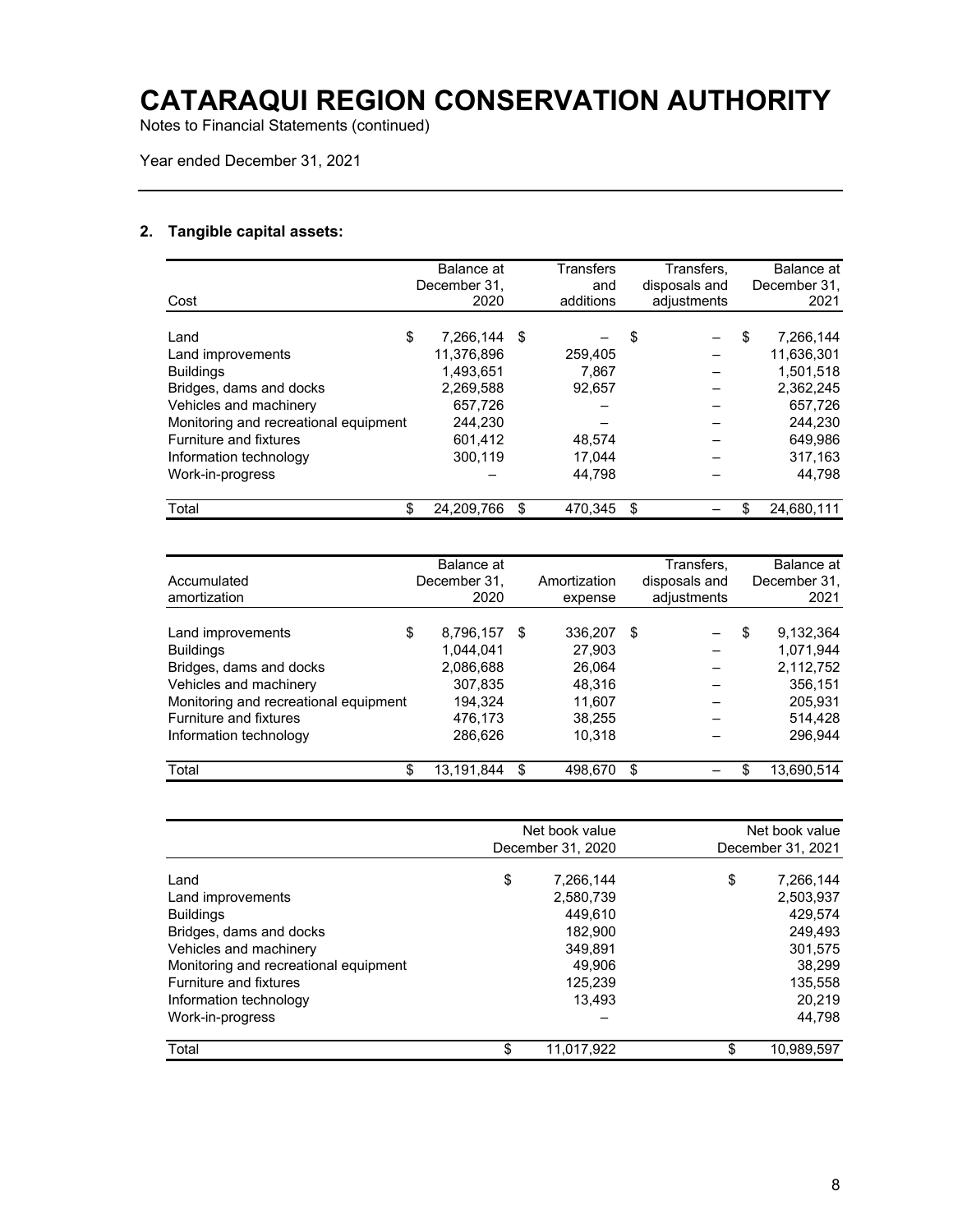Notes to Financial Statements (continued)

Year ended December 31, 2021

#### **3. Authority generated revenues:**

A breakdown of authority generated revenues is as follows:

|                                         | 2021             | 2020         |
|-----------------------------------------|------------------|--------------|
| Planning and development review         | 428,739<br>S     | 319,684<br>S |
| Equipment and vehicle rental recoveries | 383,371          | 346,914      |
| Trees program                           | 350,670          | 298,400      |
| Other                                   | 167,442          |              |
| Outdoor centre                          | 166,726          | 169,329      |
| Donations                               |                  | 20,130       |
| Conservation area revenue               | 98.072           | 74,411       |
| Student program fees                    | 34,091           | 17,203       |
| Facility rentals                        | 13,855           | 13,883       |
|                                         | 1,642,966<br>\$. | \$1,259,954  |

#### **4. Expenses by object:**

A breakdown of expenses by object is as follows:

|                                        | 2021        | 2020        |
|----------------------------------------|-------------|-------------|
| Wages and benefits                     | \$2,204,957 | \$2,138,930 |
| Materials and supplies                 | 669,808     | 786,615     |
| Amortization                           | 498.670     | 487.545     |
| Purchased services                     | 413,947     | 374,099     |
| Insurance, heat and utilities          | 227,429     | 191,878     |
| Change in termination and vacation pay | (15, 921)   | (157, 419)  |
| Travel and vehicle                     | 119,806     | 109,548     |
| Computer supplies and IT support       | 64,244      | 50,195      |
| Property taxes                         | 38,331      | 39,212      |
| Other                                  | 6,864       | 45,898      |
|                                        | \$4,228,135 | \$4,066,501 |

#### **5. Pension agreement:**

The Conservation Authority 's employees are members of the Ontario Municipal Employees Retirement Fund ("OMERS"), which is a multi-employer pension plan. The plan is a defined benefit plan which specifies the amount of the retirement benefit to be received by the employee based on length of service and rates of pay. Because OMERS is a multi-employer pension plan, the Conservation Authority does not recognize any share of the pension plan deficit of \$3.2 billion (at December 31, 2020) based on the fair market value of the plan's assets, as this is a joint responsibility of Ontario Municipal organizations and their employees. Ongoing adequacy of the current contribution rates will need to be monitored and may lead to increased future funding measurements. The amount contributed to OMERS for 2021 was \$155,737 (2020 - \$163,250) for current service and is included as an expense in the Statement of Operations and Accumulated Surplus.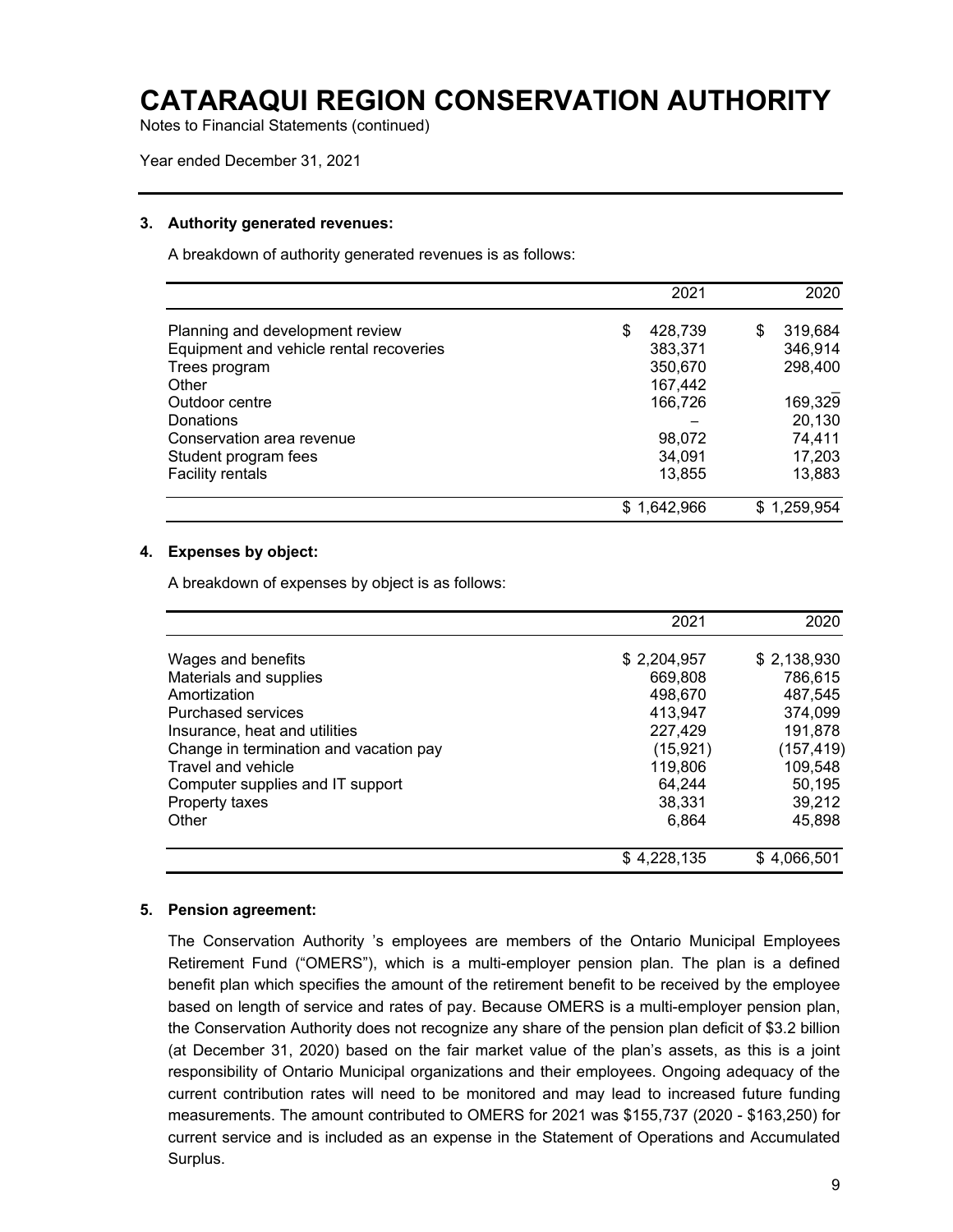Notes to Financial Statements (continued)

Year ended December 31, 2021

### **6. Cataraqui Conservation Foundation:**

Contributions were received during the year from the Cataraqui Conservation Foundation in the amount of \$20,000 (2020 - \$6,000) of which \$15,000 has been spent and \$5,000 has been moved to a reserve for future educational expenses.

#### **7. Bank credit facility:**

The Conservation Authority has an approved bank credit facility with its lender in the amount of \$750,000, of which none had been drawn as at December 31, 2021 (2020 – undrawn).

#### **8. Budget figures:**

The budget data presented in these financial statements is based upon the 2021 operating and projects budgets approved by the board. These amounts are unaudited. The Conservation Authority only prepares a budget for the Statement of Operations, the budget figures in the Statement of Change in Net Financial Assets has not been provided.

#### **9. Segmented information:**

The following is a breakdown of revenues and expenses by segment:

|                            |             |                  | 2021          | 2020          |
|----------------------------|-------------|------------------|---------------|---------------|
|                            | Revenue     | <b>Expenses</b>  | <b>Net</b>    | Net           |
|                            |             |                  |               |               |
| Watershed                  | \$1,407,486 | \$1,008,808      | \$<br>398,678 | \$<br>334,848 |
| Conservation lands         | 1,663,351   | 1,611,070        | 52,281        | (86, 220)     |
| Fleet                      | 147,104     | 68,351           | 78,753        | 111,063       |
| General manager's office & |             |                  |               |               |
| FA Board                   | 242.945     | 284,056          | (41, 111)     | (19,795)      |
| Corporate services         | 1,015,893   | 894,261          | 121,632       | 89,510        |
| Corporate financing        | 284,063     | 266,011          | 18,052        | (139, 183)    |
| Projects                   |             | 95,578           | (95, 578)     | (188, 195)    |
|                            | \$4,760,842 | 4,228,135<br>\$. | \$<br>532,707 | 102,028       |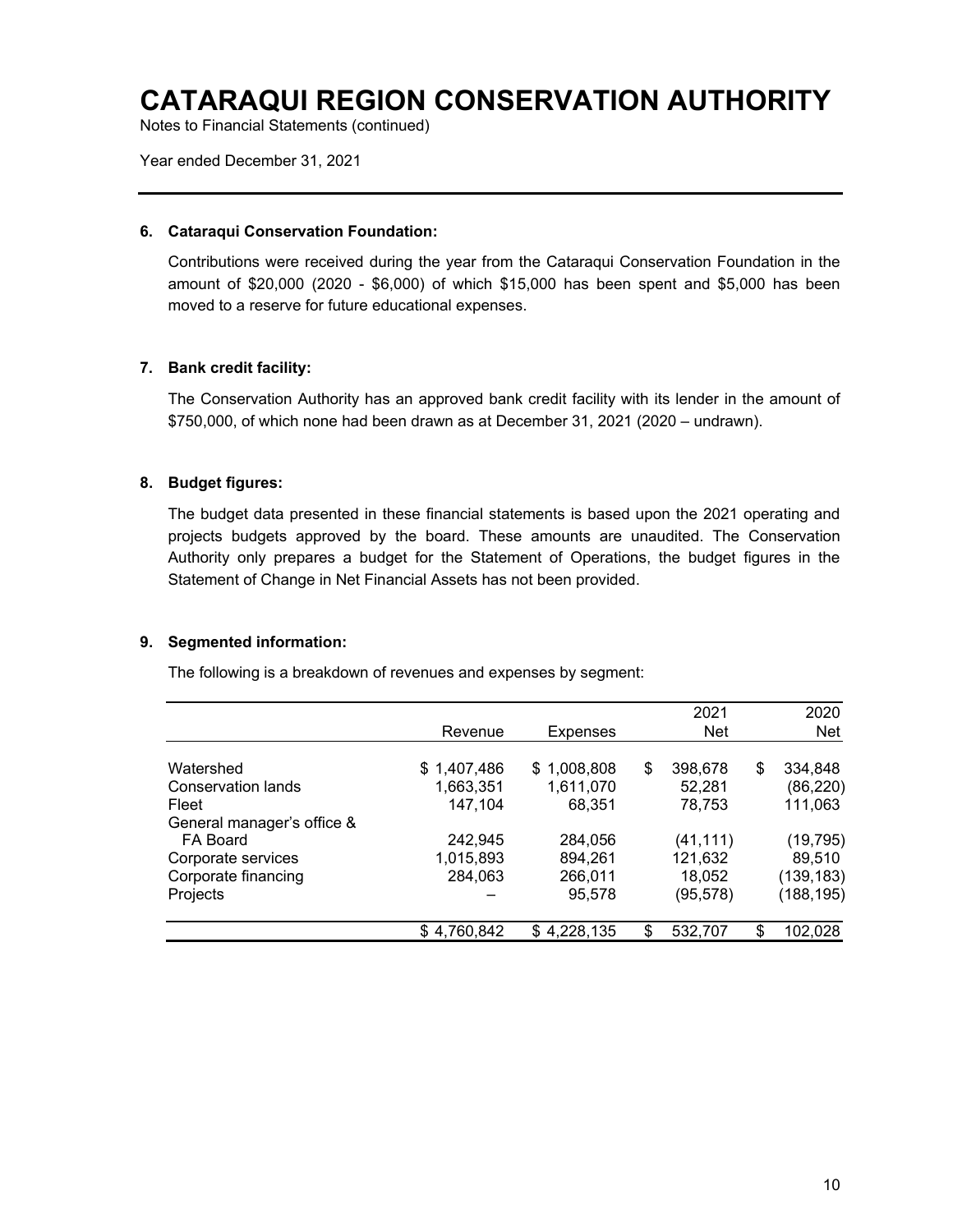Notes to Financial Statements (continued)

#### Year ended December 31, 2021

### **10. Accumulated surplus:**

Accumulated surplus consists of individual fund surplus and reserves and reserve funds as follows:

|                                             |     | 2021       | 2020             |
|---------------------------------------------|-----|------------|------------------|
|                                             |     |            |                  |
| Equity in tangible capital assets           | \$. | 10,989,597 | \$<br>11,017,922 |
| Less: Unfunded termination and vacation pay |     | (61, 015)  | (76, 936)        |
|                                             |     | 10,928,582 | 10,940,986       |
| <b>Corporate Reserves:</b>                  |     |            |                  |
| <b>Corporate Financing Reserve</b>          |     | 195,689    | 180,451          |
| Fleet (Equipment) Reserve                   |     | 24,432     | 7,347            |
| Fleet (Vehicles) Reserve                    |     | 88,058     | 50,303           |
| <b>General Reserve</b>                      |     | 142,269    | 137,820          |
| <b>Data Acquisition Reserve</b>             |     | 83,401     | 93,903           |
| Information Technology Reserve              |     | 83,805     | 73,897           |
| <b>Stabilization Reserve</b>                |     | 139,504    | 509,247          |
| <b>Trust Reserve</b>                        |     | 342,859    | 341,663          |
| Trust Reserve Mac Johnson Wildlife Area     |     |            |                  |
| <b>Nature Centre Reserve</b>                |     | 41,871     | 41,615           |
| <b>Total surplus</b>                        |     | 1,141,888  | 1,436,246        |
| <b>Conservation Lands Reserves:</b>         |     |            |                  |
| Boat Ramp and Water Access Point Reserve    |     | 7,945      | 7,227            |
| Cataraqui Trail Reserve                     |     | 64,642     | 37,913           |
| Friends of the Cataraqui Trail              |     | 16,416     | 16,359           |
| <b>Conservation Areas Reserve</b>           |     | 88,953     | 77,762           |
| <b>Facilities Reserve</b>                   |     | 1,358,282  | 566,295          |
| <b>Real Property Reserve</b>                |     | 264,931    | 281,944          |
|                                             |     | 1,801,169  | 987,500          |
|                                             |     |            |                  |
| Watershed Management Reserves:              |     |            |                  |
| <b>Forestry Reserve</b>                     |     | 105,918    | 86,130           |
| Watershed Management Reserve                |     | 64,212     | 58,200           |
|                                             |     | 170,130    | 144,330          |
| <b>Total reserves</b>                       |     | 3,113,187  | 2,568,076        |
| Total accumulated surplus                   | \$  | 14,041,769 | \$<br>13,509,062 |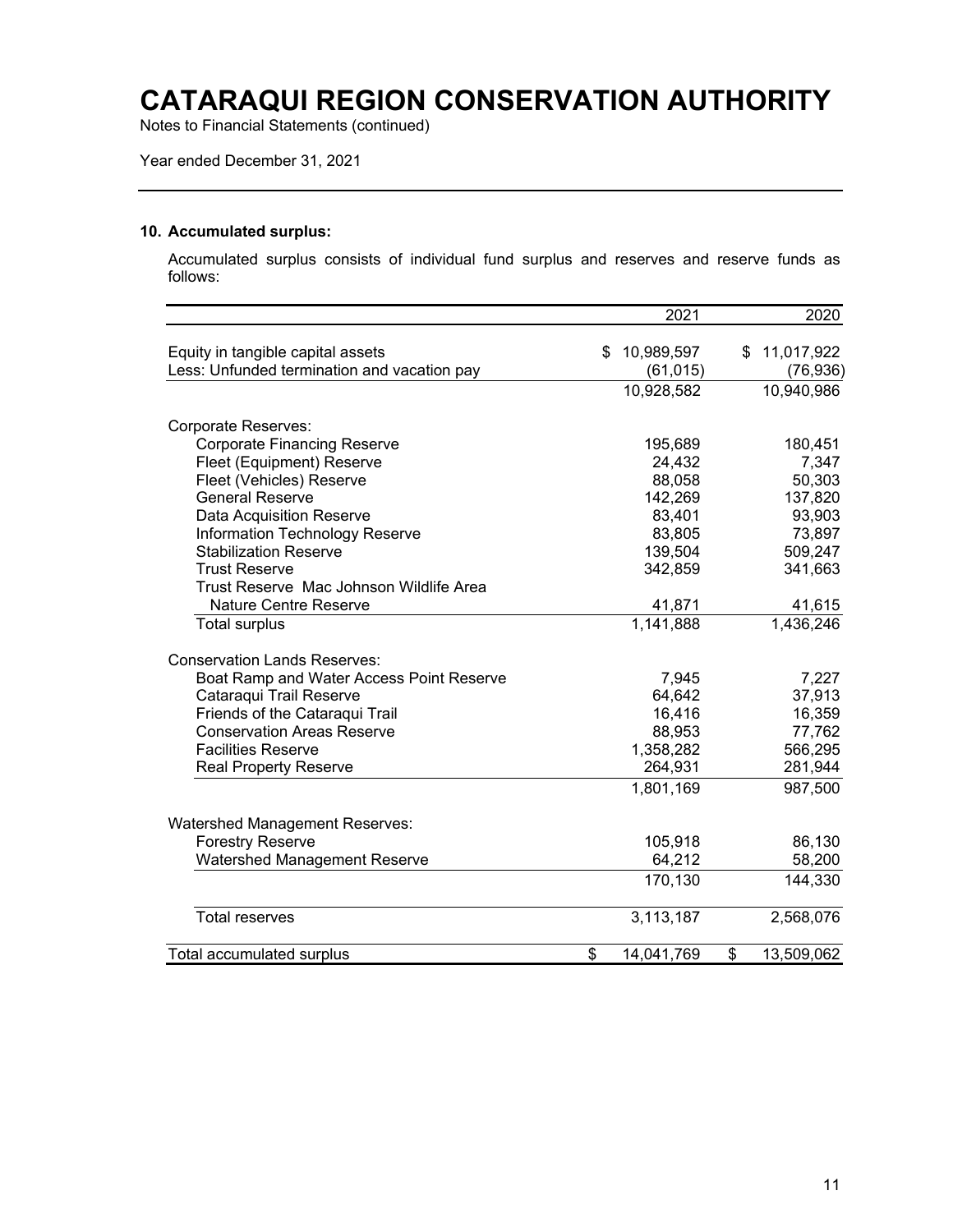Notes to Financial Statements (continued)

### Year ended December 31, 2021

#### **11. Deferred revenue:**

|                                              | Balance,<br>December 31, |                  | Transferred     |            | <b>Balance</b><br>December 31,<br>Interest |  |
|----------------------------------------------|--------------------------|------------------|-----------------|------------|--------------------------------------------|--|
|                                              | 2020                     | <b>Additions</b> | to income       | earned     | 2021                                       |  |
| Externally restricted:                       |                          |                  |                 |            |                                            |  |
| <b>Conservation Lands Reserves:</b>          |                          |                  |                 |            |                                            |  |
| Development Review Legal Funds<br>\$         | 36,530 \$                |                  | \$              | 128<br>\$  | -\$<br>36,658                              |  |
| Boat Ramp and Water Access Point -           |                          |                  |                 |            |                                            |  |
| Reserve Leeds and the Thousand Islands       | 5,103                    | 2,500            |                 | 27         | 7,630                                      |  |
| Cataraqui Trail Reserve - Crabtree & Rideau  |                          |                  |                 |            |                                            |  |
| <b>Lakes Donation</b>                        | 32,116                   | 40,391           | (18,065)        | 163        | 54,605                                     |  |
| Lemoine Point Conservation Area Reserve      | 292,090                  | 27,970           | (12, 971)       | 1,092      | 308,181                                    |  |
| Lemoine Point Native Plant Nursery Reserve   | 35,106                   | 13,259           |                 | 127        | 48,492                                     |  |
| Lemoine Point Workshop Reserve               | 22,725                   | 5,210            | (9,466)         | 88         | 18,557                                     |  |
| Parrott's Bay Conservation Area Reserve      | 134,327                  | 22,586           |                 | 526        | 157,439                                    |  |
| <b>Owl Woods Reserve</b>                     | 7,799                    | 1,044            |                 | 29         | 8,872                                      |  |
|                                              | 565,796                  | 112,960          | (40, 502)       | 2,180      | 640,434                                    |  |
| Water Control Structure Reserves:            |                          |                  |                 |            |                                            |  |
| Sydenham Lake Dam Reserve                    | 99,225                   | 5,013            | (50, 490)       | 199        | 53,947                                     |  |
| <b>Wilton Road Dam Reserve</b>               | 15,642                   | 8,388            | (9,768)         | 63         | 14,325                                     |  |
| <b>Highgate Creek Channelization Reserve</b> | 44,044                   | 1,937            | (2, 104)        | 152        | 44,029                                     |  |
| Little Cataraqui Creek Dam Reserve           | 32,380                   | 8,298            | (2, 104)        | 130        | 38,704                                     |  |
| Temperance Lake Dam Reserve                  | 36,453                   | 17,318           | (25, 691)       | 125        | 28,205                                     |  |
| Marsh Bridge Dam Reserve                     | 28,424                   | 16,877           | (30, 226)       | 59         | 15,134                                     |  |
| <b>Fred Grant Dam Reserve</b>                | 25,169                   | 4,372            | (2, 104)        | 96         | 27,533                                     |  |
| Broome-Runciman Dam Reserve                  | 67,412                   | 7,776            | (26, 459)       | 172        | 48,901                                     |  |
| <b>Buells Creek Detention Basin Reserve</b>  | 15,871                   | 6,981            | (13, 196)       | 58         | 9,714                                      |  |
| <b>Booths Falls Diversion Reserve</b>        | 10,998                   | 2,186            | (2, 104)        | 40         | 11,120                                     |  |
|                                              | 375,618                  | 79,146           | (164, 246)      | 1,094      | 291,612                                    |  |
| \$<br>Total                                  | 941,414 \$               | 192,106 \$       | $(204, 748)$ \$ | $3,274$ \$ | 932,046                                    |  |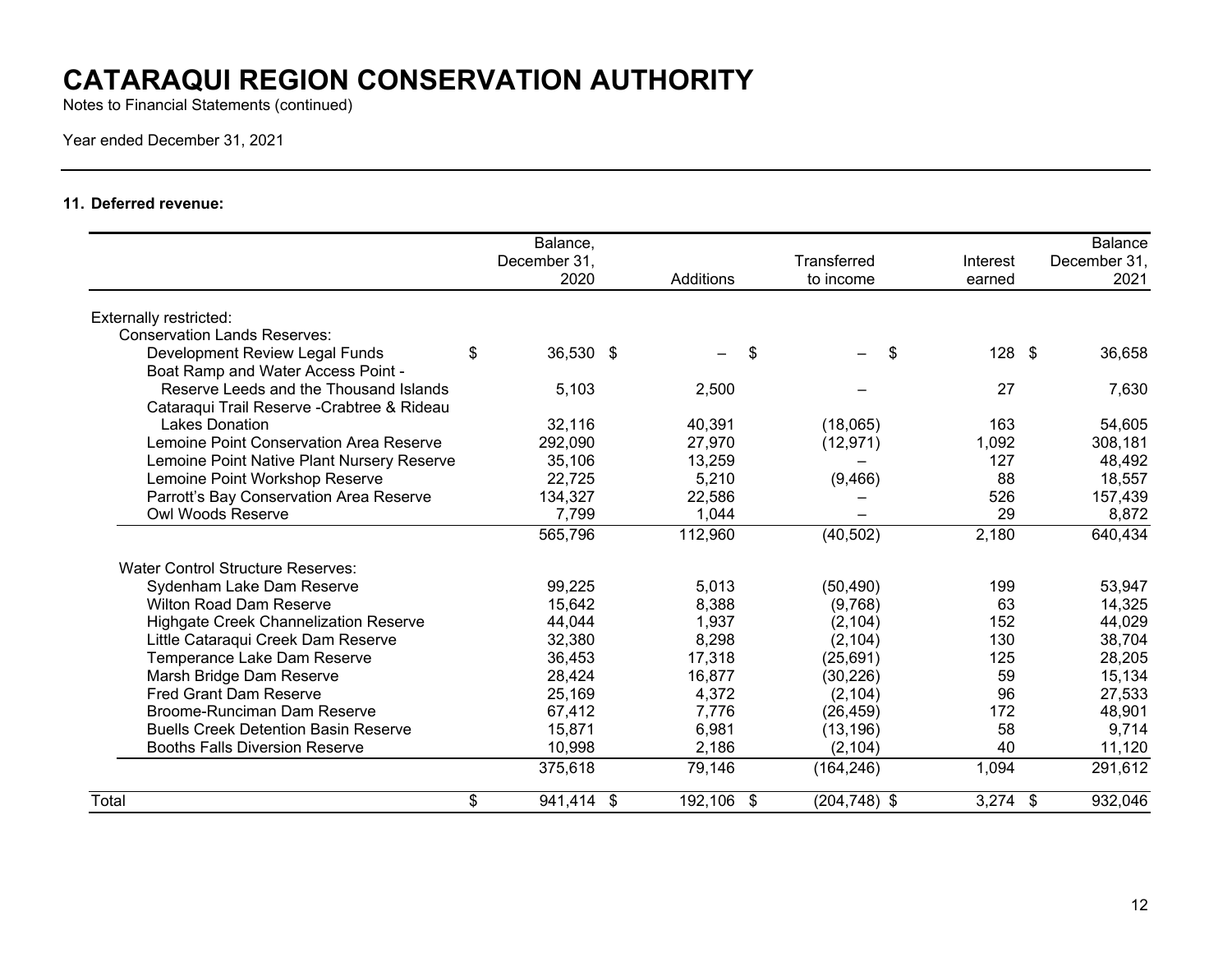Notes to Financial Statements (continued)

Year ended December 31, 2021

#### **12. Provincial government transfers:**

The following is a breakdown of provincial government transfers:

|                                                                                     |   | 2021                        | 2020                        |
|-------------------------------------------------------------------------------------|---|-----------------------------|-----------------------------|
| Section 39 – flood control<br>Source water protections<br>Dam maintenance and other | S | 56,701<br>156,481<br>11,655 | 56,701<br>110,816<br>54,350 |
|                                                                                     |   | 224.837                     | 221,867                     |

#### **13. Commitments:**

- (a) The Conservation Authority entered into a shared services agreement with the Corporation of the County of Frontenac (the "County") for the provision for information services. Under the arrangement, the Conservation Authority will become a full participant in the Frontenac Municipal Information System ("F.M.I.S") with the four organizations already party to the system. The F.M.I.S provides strategic planning, project management, help desk support, network administration and procurement services to the participating organizations. The Conservation Authority will be responsible for annual contributions to F.M.I.S equal to \$109,000 for the first year of participation, declining to a contribution of \$90,000 in the fifth year of participation. These costs are in consideration of salaries, training and mileage for staff resources. In addition to this contribution, the Conservation Authority will be responsible for one third of the cost of hardware and software required to support one staff position at F.M.I.S. Amounts owing under the agreement will be billed to the Conservation Authority quarterly, with an annual reconciliation of costs incurred and amounts paid by January 31 of the following calendar year. The arrangement may be terminated by the Conservation Authority with eighteen months' notice.
- (b) The Conservation Authority has entered into a memorandum of understanding ("MOU") with the County for the development of a joint administrative building. This MOU permits the Conservation Authority to progress on the design of the facility, drafting of the construction/tender documents, generation of cost estimates and the development of a longterm lease document, but does not bind the Conservation Authority to proceed beyond the detailed design phase. It is intended that lease payments under the final lease agreement will include pre-construction costs, construction costs, furniture and operating costs associated with the facility.